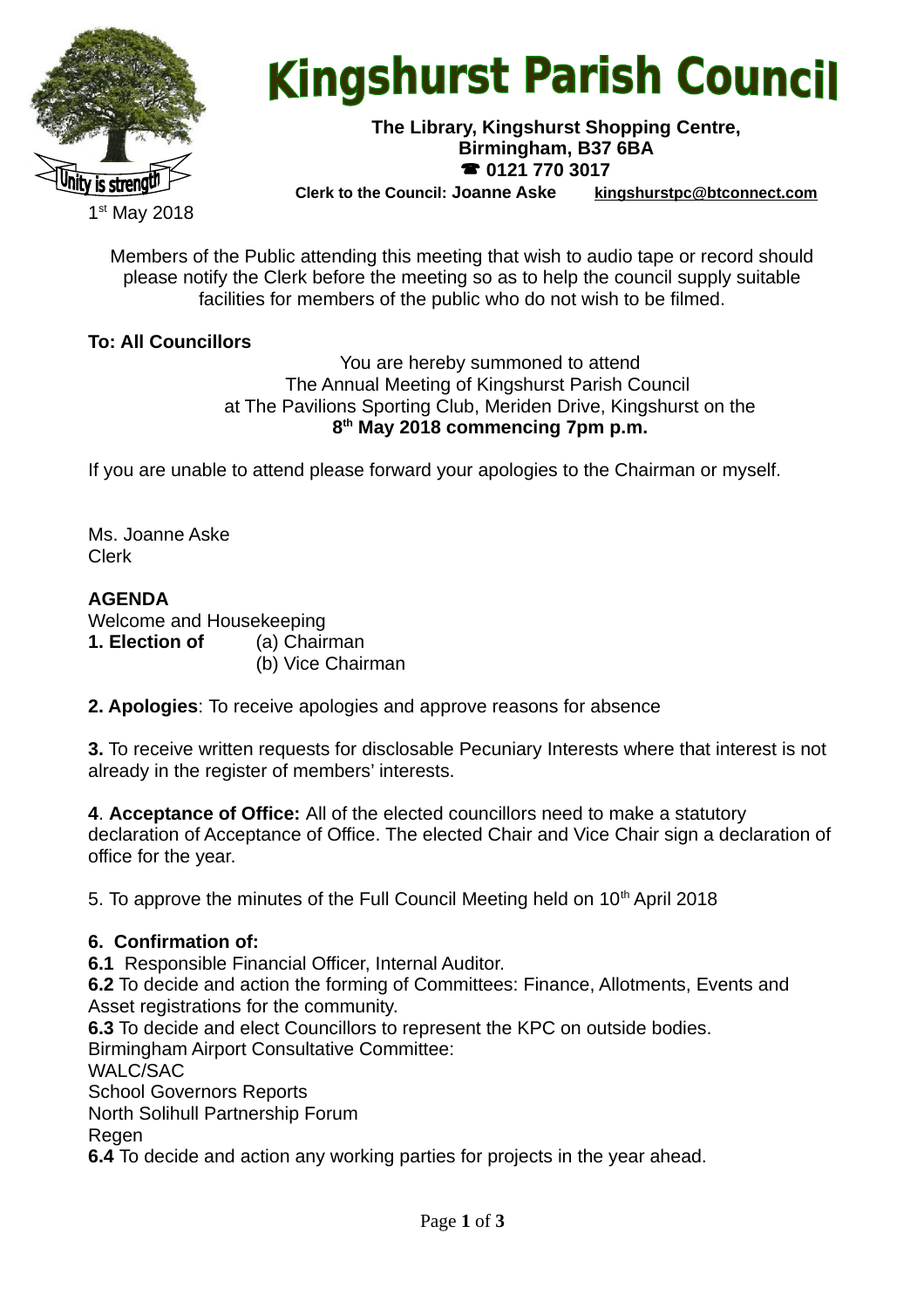# **7. Standing Orders and Financial Regulations**

**7.1** To agree (a) to adopt the Council's Standing Orders and Financial Regulations (b) to agree to review standing orders and financial regulations through a working party. Date to be arranged and agree membership and remit.

## 8. **To receive reports from Borough Councillors**

#### 9. **Finance: To receive and approve reports from KPC Finance Committee and make decisions as appropriate.**

- **9.1** Report from Chair of Finance.
- **9.2** Payments passed for May 2018
- **9.3** Repairs to fencing by plot 3 on the allotments
- 9.4 Hedge cutting around the perimeter of the Allotments

## **10. Events: To receive and approve reports from KPC Events Committee and make decisions as appropriate.**

#### **10.1 Update from Events working party**

#### **11. Allotments: To receive and approve reports from KPC Allotments Committee and make decisions as appropriate.**

**11.1** Report from the Allotment working Committee.

**11.2** Report from Vice Chair John Kimberley and Cllr. Sheila Daly -Gro Organic

#### **12**. **Transport and Environmental: To receive and approve reports of the working party and make decisions as appropriate.**

**12.1** Report from the Environmental working party.

# **13. KPC Documents/legislations to be discussed and make decisions as appropriate**

**13.1** Western Power- awaiting completion by Evans Derry.

#### **14. To receive reports from members representing KPC on outside bodies**

- **14.1** Birmingham Airport Consultative Committee:
- **14.2** WALC/SAC
- **14.3** School Governors Reports
- **14.4** North Solihull Partnership Forum
- **14.5** Regen

# **15. Progress reports for information/action and make decisions as appropriate:**

15.1 Pavilions sporting Club updates.

# **16. Planning: To consider and comment on any planning applications received:**

#### **17. Planning: To consider, comment and take action if appropriate on any planning that is being proposed for the future:**

17.1 Local Development Plan

17.2 Mountfort Public House Site: Any updates that may have been received.

#### **18. Information items:** To receive and discuss items for information and comment/action if appropriate.

**18.1** Correspondence and emails